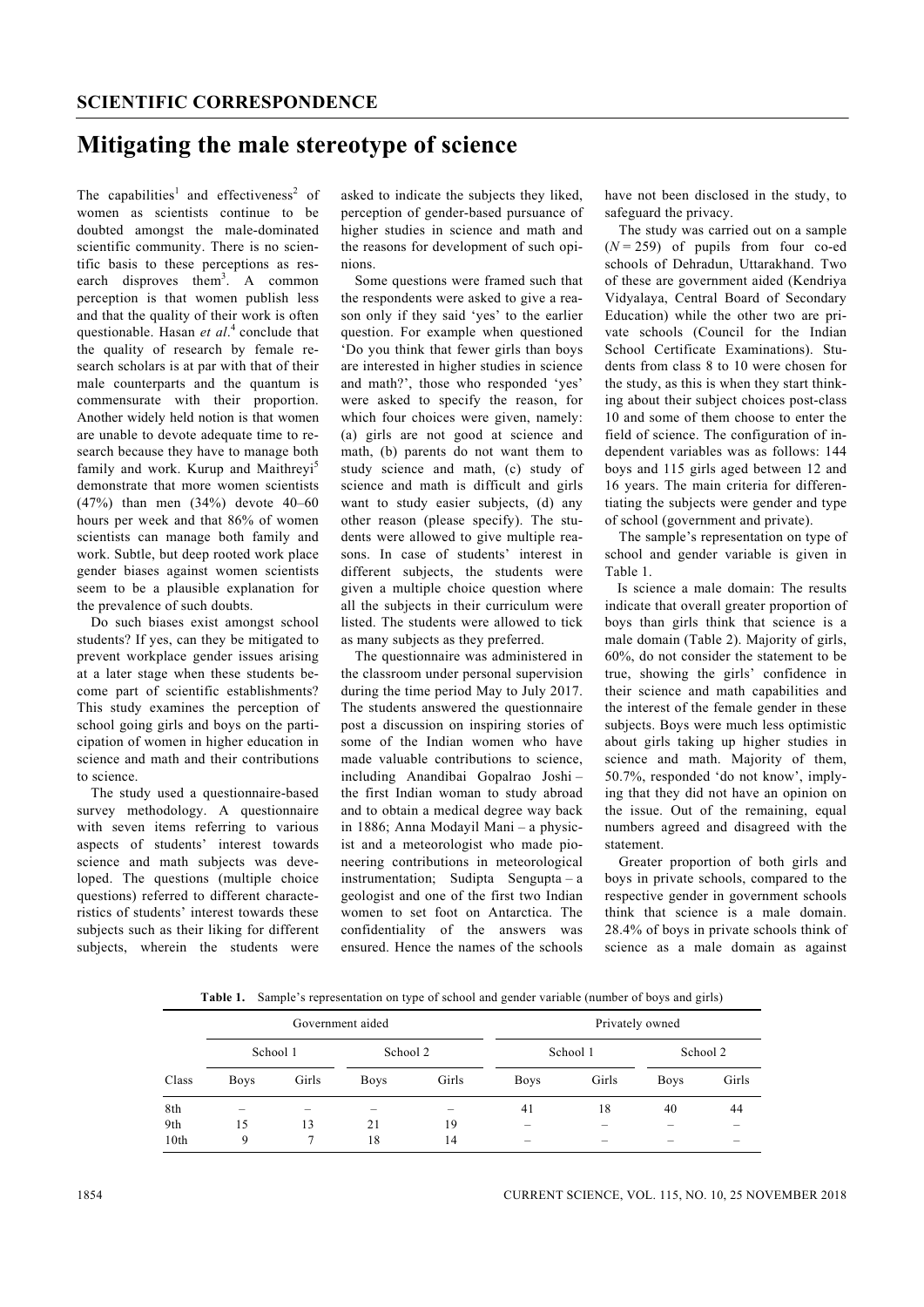|                       |         | <b>Boys</b> |         | Those It receptings to the suitement Terrer gives man over their colored in mighty station in service and math<br>Girls |            |         |  |  |
|-----------------------|---------|-------------|---------|-------------------------------------------------------------------------------------------------------------------------|------------|---------|--|--|
| Percentage responding | Overall | Government  | Private | Overall                                                                                                                 | Government | Private |  |  |
| Yes                   | 23.6    | 17.5        | 28.4    | 13.9                                                                                                                    | 9.4        | 17.7    |  |  |
| N <sub>0</sub>        | 23.6    | 27          | 21.0    | 60.0                                                                                                                    | 52.8       | 66.1    |  |  |
| Do not know           | 50.7    | 55.6        | 46.9    | 26.1                                                                                                                    | 37.7       | 16.1    |  |  |

**Table 2.** Responses to the statement 'Fewer girls than boys are interested in higher studies in science and math'

Percentages for Boys – Overall and Boys – Private do not add up to 100, as 3 boys from private schools did not answer this question. In other columns totals may not add up to exact 100% due to rounding off to first decimal place.

|  |  |  |  |  |  | Table 3. Reasons given by students for their opinion that fewer girls than boys are interested in higher studies in science and math |
|--|--|--|--|--|--|--------------------------------------------------------------------------------------------------------------------------------------|
|--|--|--|--|--|--|--------------------------------------------------------------------------------------------------------------------------------------|

| Percentage of students responding           |         | <b>Boys</b> | Girls   |         |            |         |
|---------------------------------------------|---------|-------------|---------|---------|------------|---------|
| yes to the questions in table 2, and giving | Overall | Government  | Private | Overall | Government | Private |
| Reason 1                                    | 11.8    |             | 17.4    |         |            |         |
| Reason 2                                    | 52.9    | 45.5        | 56.5    | 43.8    | 20         | 54.5    |
| Reason 3                                    | 38.2    | 54.5        | 30.4    | 31.3    | 60         | 18.2    |
| Not giving any reason                       | 5.9     |             | 8.7     | 25      | 20         | 37.5    |

Figures in columns do not add up to 100 because students were allowed to give multiple reasons.

Reason 1: Girls are not good at science and math.

Reason 2: Parents do not want them to study science and math.

Reason 3: Study of science and math is difficult and girls want to study easier subjects.

|           |         | <b>Boys</b> | Girls   |         |            |         |
|-----------|---------|-------------|---------|---------|------------|---------|
| Subject   | Overall | Government  | Private | Overall | Government | Private |
| Math      | 66      | 65.1        | 66.7    | 57.4    | 50.9       | 62.9    |
| Physics   | 68.8    | 60.3        | 75.3    | 40.9    | 34         | 46.8    |
| Chemistry | 48.6    | 52.4        | 45.7    | 39.1    | 30.2       | 46.8    |
| Biology   | 37.5    | 23.8        | 48.1    | 59.1    | 45.3       | 71      |

Figures in columns do not add up to 100 because students were allowed to give multiple likings.

17.5% boys in government schools. The corresponding percentages for girls are 17.7% and 9.4%.

 Majority of the 'yes' respondents, i.e. students who perceived that fewer girls than boys are interested in higher studies in science and math – boys 52.9% and girls 43.8% – opined that parents did not want girls to do so (Table 3). Significant proportion of girls and boys, 31.3% and 38.2% respectively, believe that the study of science and math is difficult and girls want to study easier subjects. In government schools the most common reason cited is reason  $3 - 54.5\%$  of boys and 60% of girls. In private schools reason 2 has been cited as the most common reason  $-56.5\%$  of boys and  $54.5\%$  of girls. What is striking is that 60% of the girls in the government schools, who think that science is a male domain, think that study of science and math is difficult and girls want to study easier subjects, whereas the figure is only 18.2% for private schools.

Do subject likings depend on gender: Greater proportion of boys than girls like math, physics and chemistry, whereas the reverse is true for biology (Table 4). It is interesting to note that a significantly greater proportion of girls in private schools, compared to girls in government schools, like science and math subjects. This indicates that the girls in private schools are more motivated towards science and math than those in the government schools. Similar trend is noticed for boys except in chemistry.

 The survey results show that the male stereotype of science starts taking root, even before students enter the specialized streams of science, commerce and humanities. This is reflected in less than a quarter of the boys having a favourable perception of women opting for higher studies in science and math as against girls, a majority of who have a positive view. However, as more than 50% of boys and more than 25% of girls have not yet formed an opinion, addressing this issue at school can help bring about a significant positive change in the male stereotype of science. Making boys aware of the capabilities and interest of girls in science and math can make them more accepting of girls in the study and practice of science and math. Over a period of time this could create a generation of male scientists who have a welcoming and accepting approach towards female scientists, helping address many of the workplace gender biases at the male-dominated scientific institutions. Girls are more confident of their abilities in science and math, and this should be positively reinforced, to further improve